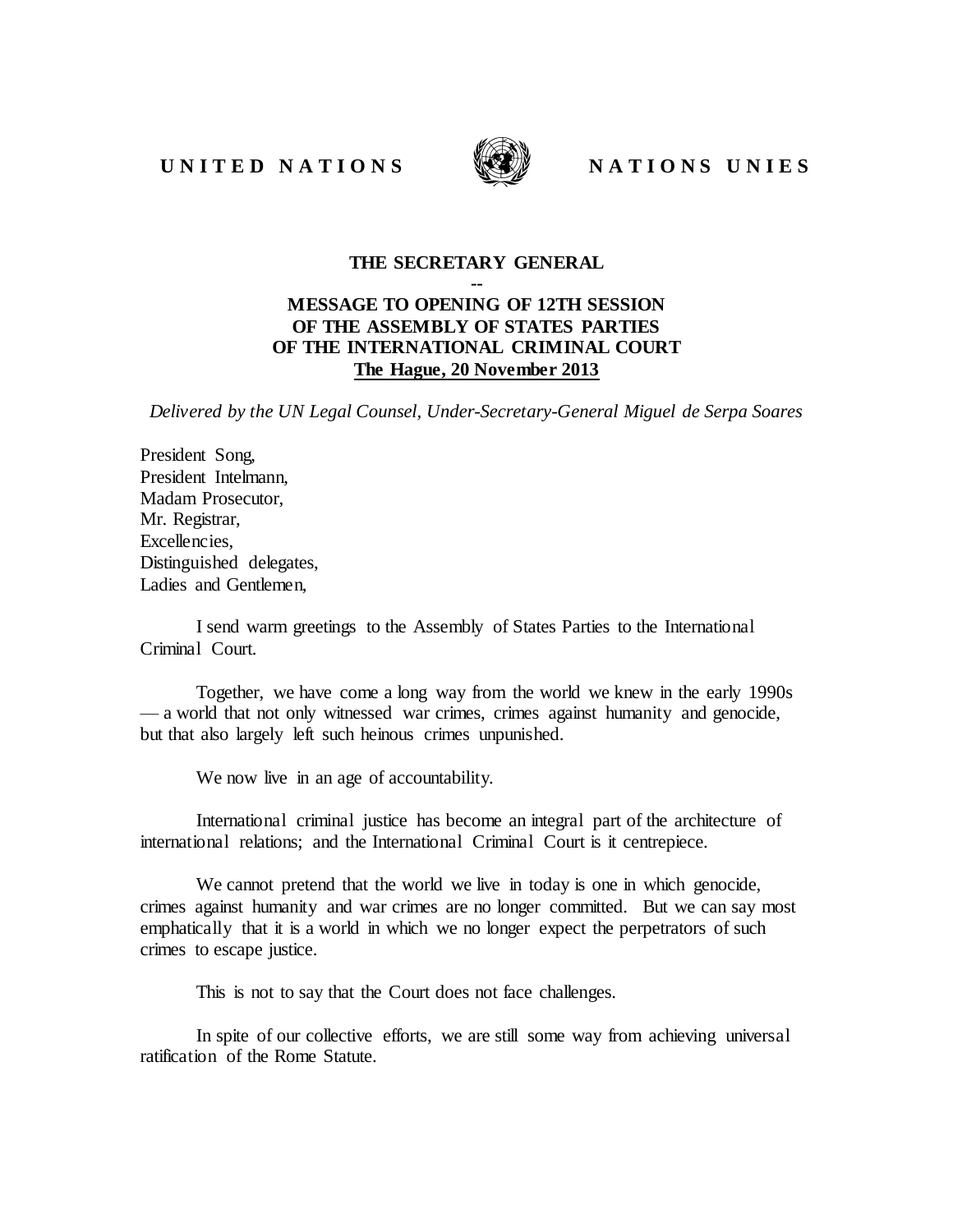Of the 139 States that signed the Court's founding treaty, 31 have yet to ratify it and 43 States have neither signed nor acceded to it.

I am convinced that the solution of broadening the reach of the Court is not disengagement, but universality. Indeed, only once the Rome Statute has been universally accepted can the Court be as effective as we would wish it to be, with a truly global reach. That is why I continue to take every opportunity to encourage Member States of the United Nations that are not party to the Rome Statute to demonstrate their resolve to end impunity by ratifying or acceding to it.

The Court also faces challenges that go beyond the lack of universality.

It faces challenges in bringing the accused to judgment and delivering justice to the victims without undue delay.

The Court has had to struggle to marshal the necessary resources to investigate eight situations simultaneously while conducting preliminary examinations of a further eight situations.

It faces the continuing challenge of ensuring that it is staffed by the best legal minds and produces well-reasoned judgments and decisions that will stand the test of time — judgments and decisions taken in accordance with the highest judicial standards of criminal law and criminal procedure.

And finally it faces the fundamental challenge of upholding the core principles of justice, equality and the rule of law: that the law applies equally to all; and that it is delivered independently, impartially and in conformity with international human rights law and standards, and just as importantly, that it is seen as being so delivered.

We must also, in parallel, focus on building effective national justice institutions and dispute mechanisms.

Our commitment to international criminal justice is not only a commitment to strengthened international cooperation and dialogue, but also to strengthened domestic human rights and rule of law systems.

At this difficult moment, we must remain steadfast and ensure that we are on the right side of history.

As uncomfortable as it may be, we must address our challenges head on.

We must encourage dialogue, and remain true to the principles that have brought us this far. This Assembly is the best forum for this dialogue.